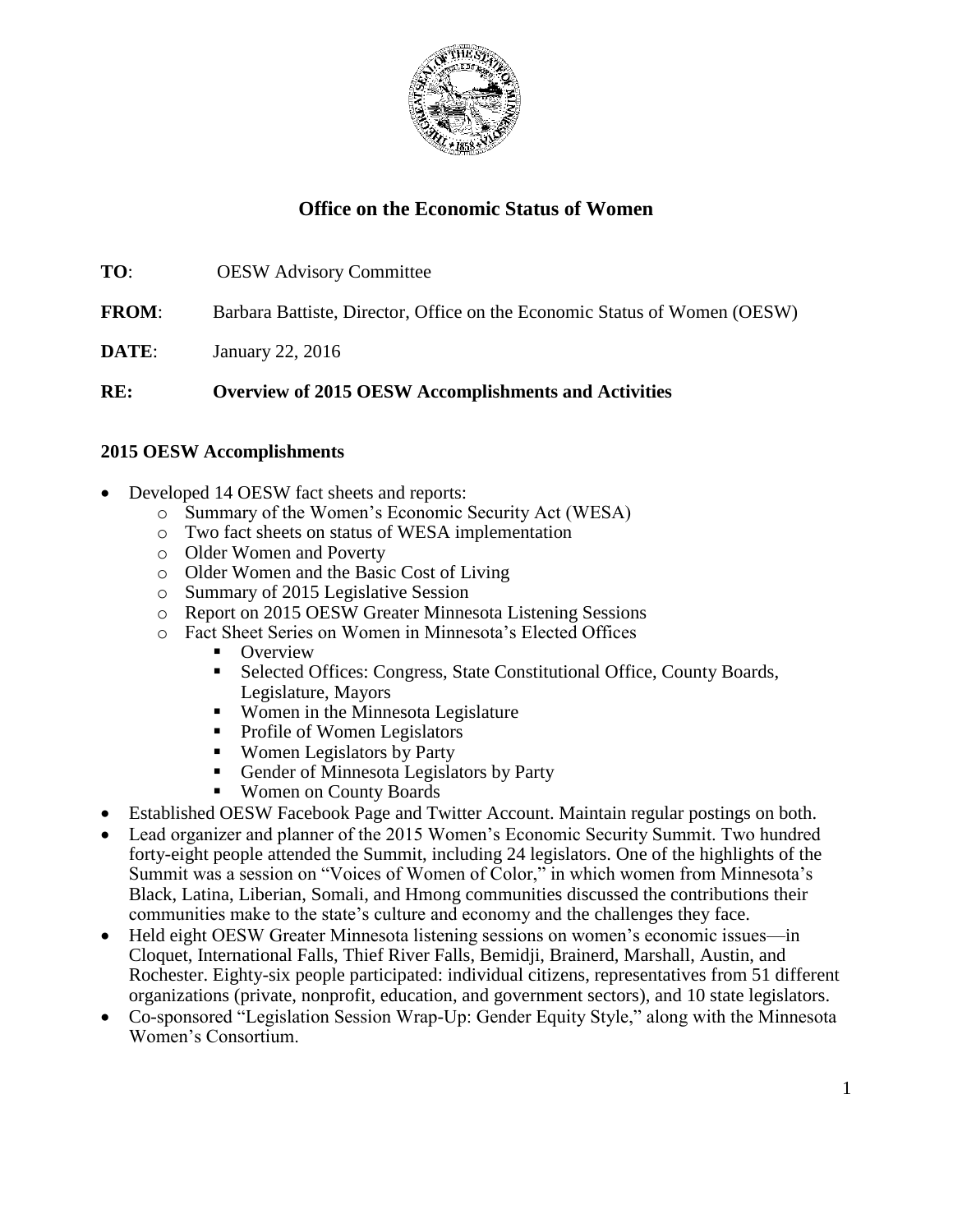- Co-sponsored "Legislative Research: Gender Equity Style," along with the Minnesota Women's Consortium.
- Re-started the historical tradition of OESW newsletters. The original Council on the Economic Status of Women began publishing newsletters the year the Council was established, in 1976. CESW published 264 newsletters, but none had been published since 2003. In April 2015, OESW published its first, and has now published a total of six. Topics have been
	- o Recap of the 2015 Women's Economic Security Summit and overview of bills OESW is following in the 2015 session
	- o Economic Security of Minnesota's Older Women
	- o 2015 Legislative Session Summary
	- o Women in Minnesota's Elected Offices
	- o Status of Implementation of WESA
	- o Women's Voices from Greater Minnesota

#### **Assistance to Legislators**

OESW provided research and briefing papers for legislators on 44 different occasions. Topics included

- Transportation needs of women and families.
- Women's economic security.
- Barriers to women in non-traditional occupations.
- OESW legislative priorities.
- WESA implementation.
- Transportation needs of women in Greater Minnesota.
- Economic impact of cooperative divorce on women and review of other types of alternative dispute resolution for divorce.
- OESW.
- Minimum wage and women.
- Tipped wages and women.
- Women in state legislatures, and why women are underrepresented in state legislatures.
- Impact of family-friendly workplace policies on women's labor force participation.
- Displaced homemakers re-entering the workforce.
- The need for affordable child care in Greater Minnesota.
- Older women's economic security.
- Local government pre-emption for paid leave and minimum wage.
- History of policies for responsible parenthood.
- Research on initiatives similar to WESA in other states and at the federal level.
- Economic security of single mothers.
- Child support.
- Economic disparities for Minnesota's women of color.